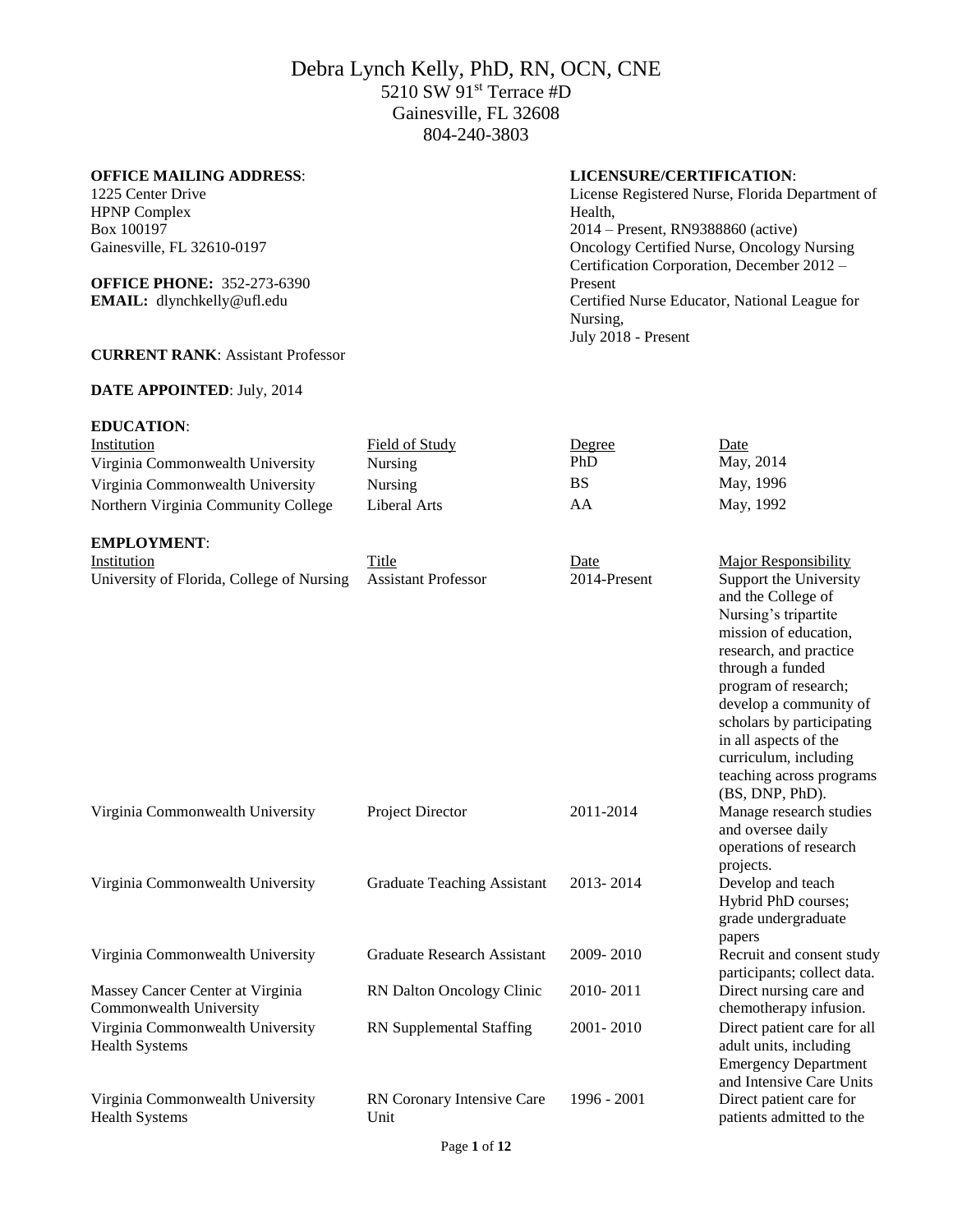Coronary Intensive Care Unit

| <b>GRADUATE COMMITTEE ACTIVITIES:</b><br><b>Co-Chair, PhD Committees</b>        |                                                                                                                                                                      |                                                                                            |                                                 |
|---------------------------------------------------------------------------------|----------------------------------------------------------------------------------------------------------------------------------------------------------------------|--------------------------------------------------------------------------------------------|-------------------------------------------------|
| <b>Student Name</b><br>Amal Alanazi                                             | <b>Research Topic</b><br><b>Breast Cancer</b>                                                                                                                        | <b>Home Department</b><br>College of Nursing<br>Biobehavioral<br>Nursing Science           | <b>Completion Date</b><br>Anticipated May, 2020 |
| <b>Member, PhD Committees</b><br><b>Student Name</b><br>Al-Bashaireh, Ahmad     | <b>Research Topic</b><br>The effect of smoking on<br>human serum of RANKL-<br>OPG Axis and bone turnover<br>biomarkers                                               | Home Department<br>College of Nursing<br>Family, Community<br>and Health System<br>Science | <b>Completion Date</b><br>May, 2018             |
| Alabasi, Karima                                                                 | Malnutrition in Community-<br>Dwelling Elderly:<br>Development and Validation<br>of a Comprehensive Older<br><b>Adult Screening Tool</b><br>(COAST)                  | Institute of Food and<br><b>Nutritional Service</b>                                        | Anticipated August, 2018                        |
| Davis, Nicole                                                                   | Nursing Resources,<br><b>Emergency Department</b><br>Length of Stay and Inpatient<br>Mortality for Intracerebral<br><b>Hemorrhage Patients</b>                       | College of Nursing<br>Biobehavioral<br><b>Nursing Science</b>                              | Anticipated August, 2019                        |
| Sheehan, Tiffany                                                                | Client and System<br><b>Characteristics Associated</b><br>With Time To Aneurysm<br>Repair and Outcomes of<br>Aneurysmal Subarachnoid<br>Hemorrhage                   | College of Nursing<br>Biobehavioral<br><b>Nursing Science</b>                              | Anticipated December,<br>2019                   |
| <b>Chair, DNP Committees</b><br><b>Student Name</b><br>Masforroll, Claire Marie | <b>Research Topic</b><br>Factors influencing<br>Readmission of Adolescent<br>Patients after Discharge<br>following Hematopoietic Cell<br>Transplantation             | Home Department<br>Biobehavioral<br><b>Nursing Science</b>                                 | <b>Completion Date</b><br>Anticipated May, 2018 |
| Wu, Yu                                                                          | <b>Transition Care from</b><br><b>Evidence-based Clinical</b><br>Decision Support Tool in<br>Medical Intensive Care Unit:<br>When to Obtain On-Demand<br>Chest X-ray | Biobehavioral<br><b>Nursing Science</b>                                                    | May, 2017                                       |
| <b>Member, DNP Committees</b><br>N/A                                            |                                                                                                                                                                      |                                                                                            | <b>Completion Date</b>                          |
| <b>Chair, Masters Committees</b>                                                | <b>Research Topic</b>                                                                                                                                                | <b>Home Department</b>                                                                     |                                                 |
| N/A<br><b>Member, Masters Committees</b>                                        | Research Topic                                                                                                                                                       | <b>Home Department</b>                                                                     | <b>Completion Date</b>                          |
| <b>Student Name</b>                                                             | <b>Research Topic</b><br>Page 2 of 12                                                                                                                                | <b>Home Department</b>                                                                     | <b>Completion Date</b>                          |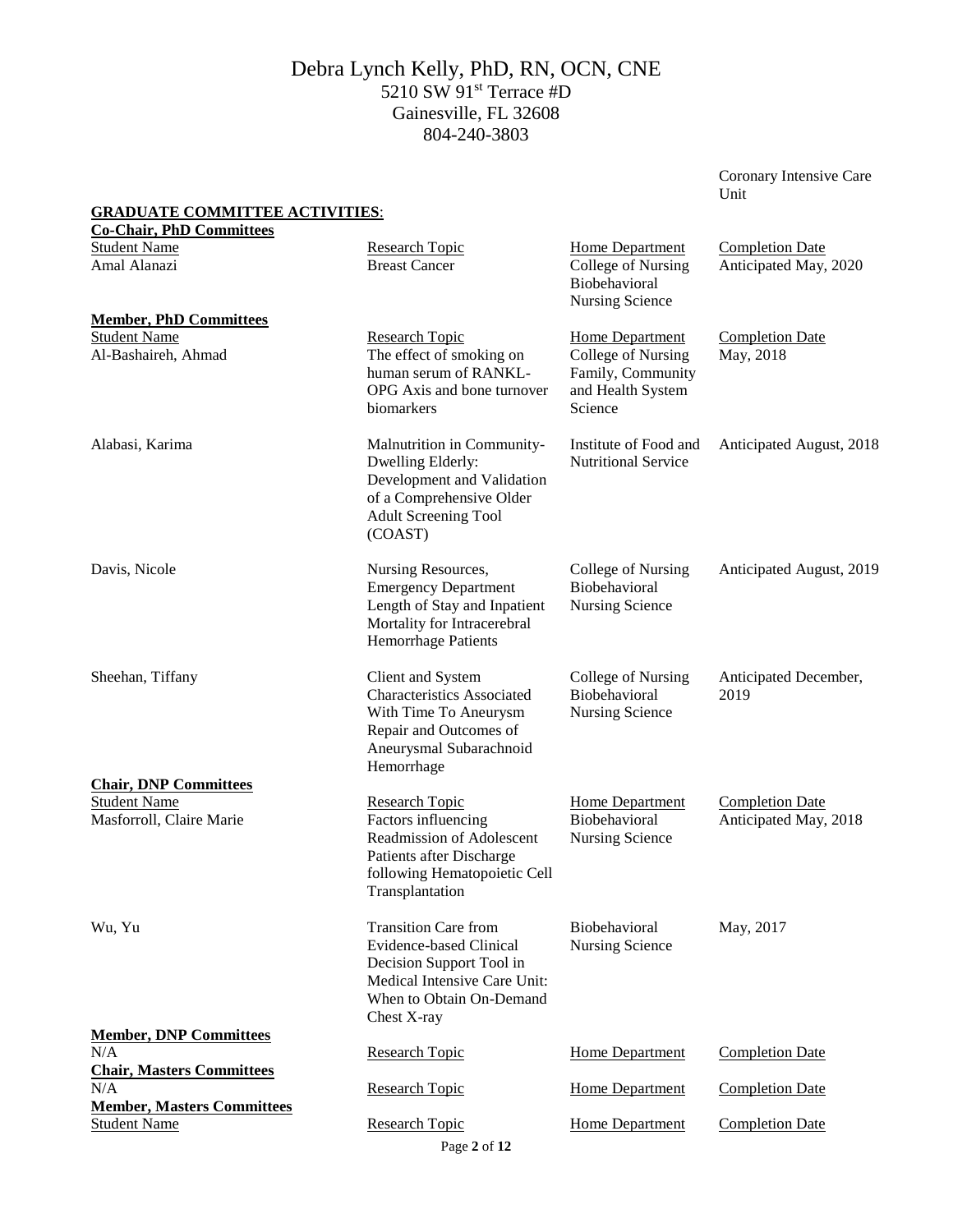| Asmaa, Fatima                |                                                                                                                                                                                                                                                                                                                                                                                                                                                                                                                                                       | Increasing Fiber in Chronic<br>Kidney Disease: A<br><b>Community Education</b><br>Intervention                                                                                                                                                                                                                                                                                                                                                                                                                                              | Institute of Food and<br>Nutritional Service                                                                                 | May, 2016              |
|------------------------------|-------------------------------------------------------------------------------------------------------------------------------------------------------------------------------------------------------------------------------------------------------------------------------------------------------------------------------------------------------------------------------------------------------------------------------------------------------------------------------------------------------------------------------------------------------|---------------------------------------------------------------------------------------------------------------------------------------------------------------------------------------------------------------------------------------------------------------------------------------------------------------------------------------------------------------------------------------------------------------------------------------------------------------------------------------------------------------------------------------------|------------------------------------------------------------------------------------------------------------------------------|------------------------|
| Mead, Lacey                  |                                                                                                                                                                                                                                                                                                                                                                                                                                                                                                                                                       | Association<br>among Fiber and Health<br>Outcomes in Hematopoietic<br><b>Cell Transplant Survivors</b>                                                                                                                                                                                                                                                                                                                                                                                                                                      | Institute of Food and<br><b>Nutritional Service</b>                                                                          | May, 2019              |
|                              | <b>Chair, Undergraduate Honors Activities:</b>                                                                                                                                                                                                                                                                                                                                                                                                                                                                                                        |                                                                                                                                                                                                                                                                                                                                                                                                                                                                                                                                             |                                                                                                                              |                        |
| <b>Student Name</b>          |                                                                                                                                                                                                                                                                                                                                                                                                                                                                                                                                                       | <b>Research Topic</b>                                                                                                                                                                                                                                                                                                                                                                                                                                                                                                                       | <b>Home Department</b>                                                                                                       | <b>Completion Date</b> |
| <b>University Scholars</b>   |                                                                                                                                                                                                                                                                                                                                                                                                                                                                                                                                                       |                                                                                                                                                                                                                                                                                                                                                                                                                                                                                                                                             |                                                                                                                              |                        |
| Pierre, Reneisha             |                                                                                                                                                                                                                                                                                                                                                                                                                                                                                                                                                       | Hematopoietic Cell<br>Transplant                                                                                                                                                                                                                                                                                                                                                                                                                                                                                                            | Florida<br>Comprehensive<br><b>Cancer Research</b><br>Training<br>Opportunities for<br><b>Outstanding Leaders</b><br>Program | July, 2019             |
| Barnes, Jaysha               |                                                                                                                                                                                                                                                                                                                                                                                                                                                                                                                                                       | Prostate Cancer and Fatigue                                                                                                                                                                                                                                                                                                                                                                                                                                                                                                                 | <b>Minority Cancer</b><br>Research and<br><b>Training Center</b>                                                             | July, 2016             |
| Stefano, Michael             |                                                                                                                                                                                                                                                                                                                                                                                                                                                                                                                                                       | Stem cell therapy education<br>for pediatric blood and<br>marrow transplant recipients                                                                                                                                                                                                                                                                                                                                                                                                                                                      | UF College of<br><b>Nursing Student</b><br><b>EMBRACE</b>                                                                    | May, 2018              |
| <b>Refereed Publications</b> |                                                                                                                                                                                                                                                                                                                                                                                                                                                                                                                                                       |                                                                                                                                                                                                                                                                                                                                                                                                                                                                                                                                             |                                                                                                                              |                        |
| 2019                         |                                                                                                                                                                                                                                                                                                                                                                                                                                                                                                                                                       | Gullett, J. M., Cohen, R. A., Menzies, V. S., Fieo, R. A., Lynch Kelly, D. L., Starkweather, A. S.,                                                                                                                                                                                                                                                                                                                                                                                                                                         |                                                                                                                              |                        |
|                              |                                                                                                                                                                                                                                                                                                                                                                                                                                                                                                                                                       | Lyon, D. E. (2019). Relationship of Fatigue with Cognitive Performance in Women with Early-<br>Stage Breast Cancer over Two Years. Psycho-Oncology, (accepted).                                                                                                                                                                                                                                                                                                                                                                             |                                                                                                                              |                        |
| 2019                         | Menzies, V., Lynch Kelly, D. L., Yang, G. S., & Lyon, D. E. (2019). A Systematic Review of the<br>Association between Fatigue and Cognition in Chronic Noncommunicable Diseases (NCDs).<br>Chronic Illness, (accepted).                                                                                                                                                                                                                                                                                                                               |                                                                                                                                                                                                                                                                                                                                                                                                                                                                                                                                             |                                                                                                                              |                        |
| 2019                         | Inamoto, Y., Valdes-Sans, N., Ogawa, Y., Alves, M., Berchicci, L., Galvin, J.,  . Petricek, I. (2019).<br>Ocular Graft-versus-Host Disease after Hematopoietic Cell Transplantation: Expert Review from<br>the Late Effects and Quality of Life Working Committee of the Center for International Blood and<br>Marrow Transplant Research and Transplant Complications Working Party of the European<br>Society of Blood and Marrow Transplantation. Biology of Blood and Marrow Transplantation, 18,<br>30754-30757. doi: 10.1016/j.bbmt.2018.11.021 |                                                                                                                                                                                                                                                                                                                                                                                                                                                                                                                                             |                                                                                                                              |                        |
| 2019                         |                                                                                                                                                                                                                                                                                                                                                                                                                                                                                                                                                       | Dickinson, K. A., Lynch Kelly, D. L., Jin-Shei, L., & Saligan, L. N. (2019). Development of the PROMIS-<br>based Research Assessment and Clinical Tool-Fatigue (ReACT-F). Supportive Care in Cancer,<br>(accepted). doi: 10.1007/s00520-018-4614-2                                                                                                                                                                                                                                                                                          |                                                                                                                              |                        |
| 2019                         |                                                                                                                                                                                                                                                                                                                                                                                                                                                                                                                                                       | Yoon, S. L., Kim, J. A., Lynch Kelly, D. L., Lyon, D. E., & George, T. (2019). Predicting Unintentional<br>Weight Loss in Patients with Gastrointestinal Cancer. Journal of Cachexia, Sarcopenia, and<br>Muscle (accepted). doi: 10.1002/jcsm.12398                                                                                                                                                                                                                                                                                         |                                                                                                                              |                        |
| 2018                         |                                                                                                                                                                                                                                                                                                                                                                                                                                                                                                                                                       | Inamoto, Y., Valdes-Sans, N., Ogawa, Y., Alves, M., Berchicci, L., Galvin, J., Petricek, I. (2018).<br>Ocular Graft-versus-Host Disease after Hematopoietic Cell Transplantation: Expert Review from<br>the Late Effects and Quality of Life Working Committee of the Center for International Blood and<br>Marrow Transplant Research and Transplant Complications Working Party of the European<br>Society of Blood and Marrow Transplantation. Bone Marrow Transplant: Nature, (E-pub ahead of<br>print). doi: 10.1038/s41409-018-0340-0 |                                                                                                                              |                        |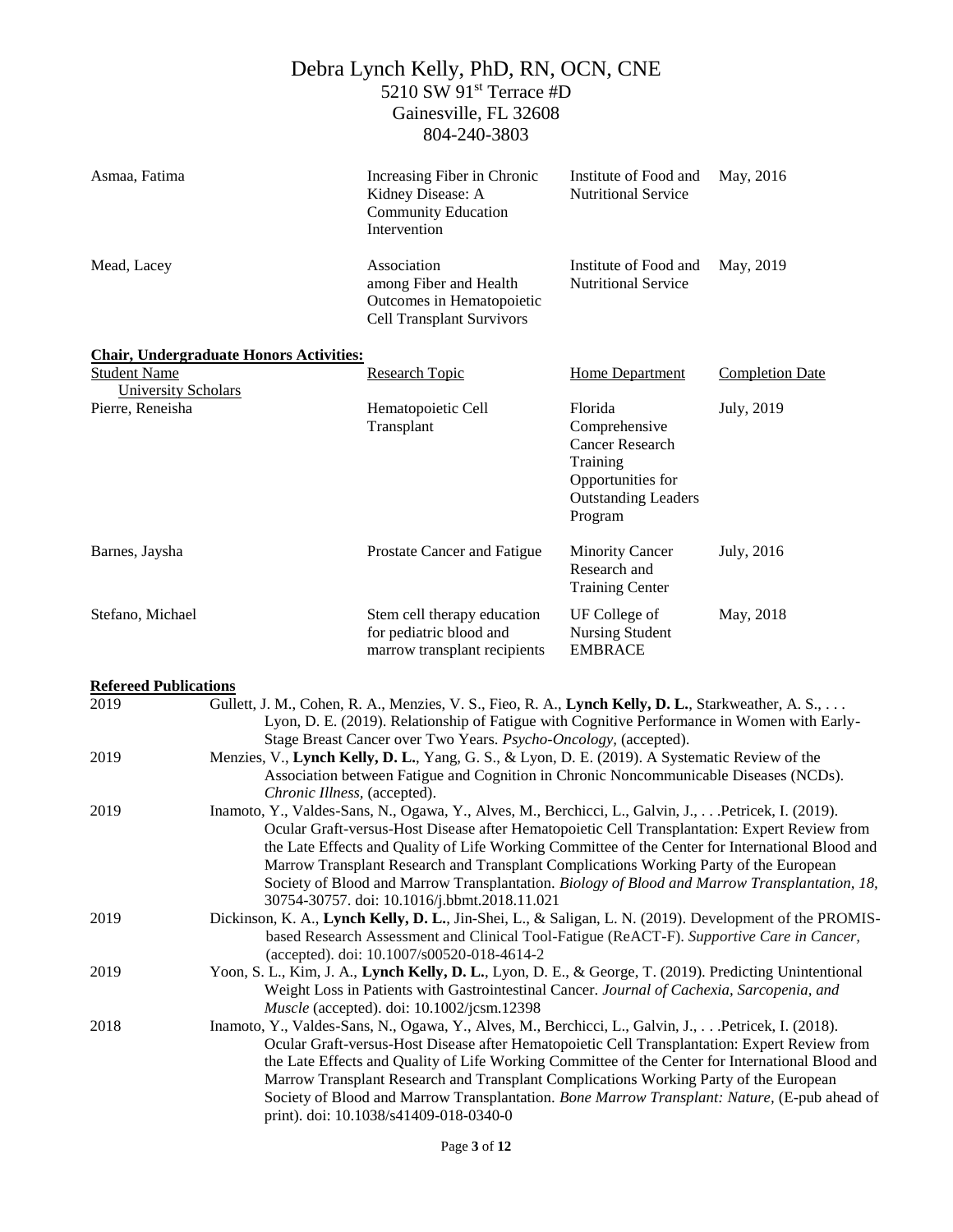| 2018 | Al-Bashaireh, A., Haddad, L., Weaver, M. T., Xing, C., Lynch Kelly, D. L., & Yoon, S. L. (2018). The<br>Effect of Tobacco Smoking on Bone Mass: An Overview of Pathophysiologic Mechanisms.                                                                                                                                                                                                                                                                                                               |
|------|-----------------------------------------------------------------------------------------------------------------------------------------------------------------------------------------------------------------------------------------------------------------------------------------------------------------------------------------------------------------------------------------------------------------------------------------------------------------------------------------------------------|
| 2018 | Journal of Osteoporosis, Vol 2018, Article ID 1206235, 17 pages. doi: 10.1155/2018/120623<br>Lynch Kelly, D. L., Yang, GeeSu, Starkweather, A. R., Siangphoe, Uma, Alexander-Delpech, P., & Lyon,                                                                                                                                                                                                                                                                                                         |
|      | D. E. (2018). Relationships among Fatigue, Anxiety, Depression and Pain and Health-Promoting<br>Lifestyle Behaviors in Women with Early Stage Breast Cancer. Cancer Nursing, (accepted for<br>publication).                                                                                                                                                                                                                                                                                               |
| 2018 | Cohen, R. A., Gullett, J. M., Fieo, R., Lynch Kelly, D., L., Starkweather, A., Jackson-Cook, C., & Lyon,<br>D. E. (2018). Fatigue among Women with Breast Cancer: Longitudinal Relationship to Cognitive<br>Performance. Chemotherapy and Other Clinical Factors. Journal of Cancer Research and<br>Treatment, 6, 1-12. doi: 10.12691/jcrt-6-x-x                                                                                                                                                          |
| 2018 | Al-Bashaireh, A., Haddad, L., Weaver, M. T., Lynch Kelly, D. L., Xing, C., & Yoon, S. L. (2018). The<br>Effect of Tobacco Smoking on Musculoskeletal Health: A Systematic Review. Journal of<br>Environmental and Public Health, 2018, Article ID 4184190, 1-11. doi:10.1155/2018/4184190                                                                                                                                                                                                                 |
| 2018 | Lynch Kelly, D. L., Buchbinder, D., Duarte, R. F., Auletta, J., Bhatt, N., Byrne, M.,  Shaw, B. E.<br>(2018). Neurocognitive Dysfunction in Hematopoietic Cell Transplantation Recipients: Expert<br>Review from the Late Effects and Quality of Life Working Committee of the CIBMTR and<br>Complications and Quality of Life Working Party of the EBMT. Bone Marrow Transplantation:<br>Nature, 24(2): 228-241. doi: 10.1038/s41409-017-0077-7 (dual submission with permission from<br>editor).        |
| 2018 | Lynch Kelly, D. L., Lyon, D. E., Garvan, C., Periera, D., & Wingard, J. R. (2018). Lifestyle Behaviors,<br>Perceived Stress and Inflammation of Individuals with Chronic Graft-versus-Host Disease. Cancer<br>Nursing, 41(1), 11-22. doi:10.1097/NCC.0000000000000453 [PMID: 27922915                                                                                                                                                                                                                     |
| 2018 | Oliveira, T., Starkweather, A., Ramesh, D., Fetta, J., Lynch Kelly, D. L., Lyon, D. E., & Sargent, L.<br>(2018). Putative Mechanisms of Cognitive Decline with Implications for Clinical Research and<br>Practice. Nursing Forum, 53(3), 271-279. doi: 10.1111/nuf.12247                                                                                                                                                                                                                                  |
| 2018 | Mayo, S. J., Kuruvilla, J., Laister, R. C., Ayala, A. P., Alm, A.,  Saligan, L. (2018). Blood-based<br>Biomarkers of Cancer-related Cognitive Impairment in Non-central Nervous System Cancer:<br>Protocol for Scoping Review. Bone Marrow Journal Open, 8(1), e017578. doi: 0.1136/bmjopen-<br>2017-017578                                                                                                                                                                                               |
| 2017 | Lynch Kelly, D. L., Buchbinder, D., Duarte, R. F., Auletta, J., Bhatt, N., Byrne, M., Shaw, B. E.<br>(2017). Neurocognitive Dysfunction in Hematopoietic Cell Transplantation Recipients: Expert<br>Review from the Late Effects and Quality of Life Working Committee of the CIBMTR and<br>Complications and Quality of Life Working Party of the EBMT. Biology of Blood and Marrow<br>Transplantation, 24(2), 228-241. doi: 10.1016/j.bbmt.2017.09.004 (dual submission with<br>permission from editor) |
| 2017 | Starkweather, A., Lynch Kelly, D. L., Thacker, L., Wright, M., Jackson-Cook, C., & Lyon, D. (2017).<br>Relationships among Psychoneurological Symptoms and Levels of C-reactive Protein over 2<br>Years in Women with Early-Stage Breast Cancer. Supportive Cancer Care, 25(1), 167-176. doi:<br>10.1007/s00520-016-3400-2 [PMID: 27599815]                                                                                                                                                               |
| 2017 | Young, E. E., Lynch Kelly, D. L., Shim, I., Braumbauer, K. M., Starkweather, A., & Lyon, D. E. (2017).<br>Variations in COMT and NTRK2 Influence Symptom Burden in Women Undergoing Breast<br>Cancer Treatment. Biological Research for Nursing, 19(3), 318-328. doi: 10.1177/10998004<br>[PMID: 28205449]                                                                                                                                                                                                |
| 2017 | Lyon, D. E., Starkweather, A., Yao, Y., Garrett, T., Lynch Kelly, D. L., Menzies, V., Jackson-Cook, C.<br>(2017). Pilot Study of Metabolomics and Psychoneurological Symptoms in Women with Early<br>Stage Breast Cancer. Biological Research for Nursing, 20(2), 227-236. doi:<br>10.1177/1099800417747411                                                                                                                                                                                               |
| 2016 | Lynch Kelly, D. L., Dickinson, K., Hsiao, C. P., Lukkahatai, N., Gonzalez-Marrero, V., McCabe, M., &<br>Saligan, L. (2016). Biological Basis for the Clustering of Symptoms. Seminars in Oncology<br>Nursing, 32(4), 351-360. doi: 10.1016/j.soncn.2016.08.002 [PMID: 27776832]                                                                                                                                                                                                                           |
| 2016 | Haddad, L., Lynch Kelly, D. L., Wiglicki, L.S., Barnett, T., Ferrell, A.F., & Ghadban, R. (2016). A<br>Systematic Review of Effects of Waterpipe Smoking on Cardiovascular and Respiratory Health<br>Outcomes. Tobacco Use Insights, 9, 13-28. doi:10.4137/TUI.S39873 [PMID: 27398028]                                                                                                                                                                                                                    |
|      | Dega $\Lambda$ of 12                                                                                                                                                                                                                                                                                                                                                                                                                                                                                      |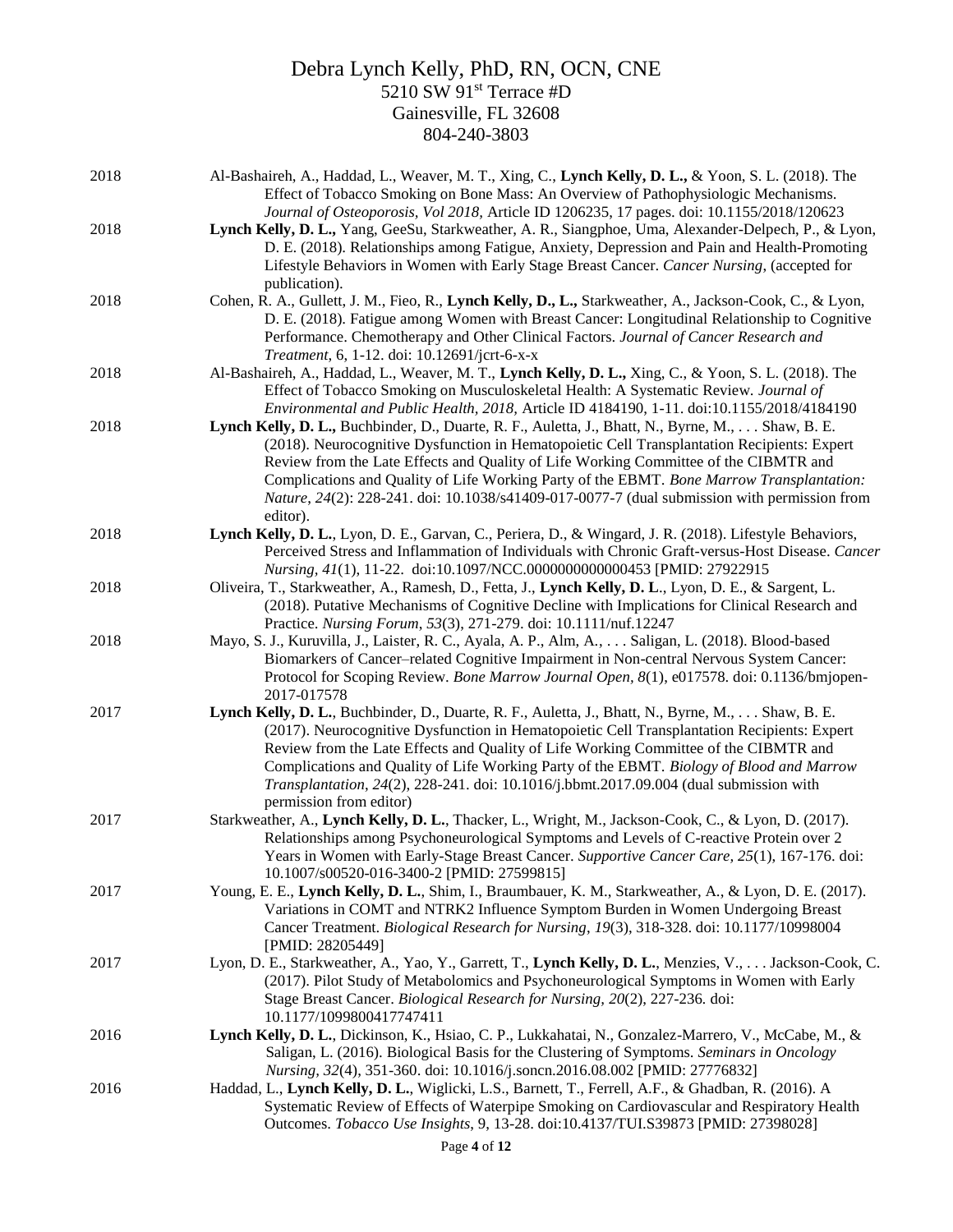| 2016 | Lyon, D. E., Cohen, R., Chen, H., Starkweather, A., Jackson-Cook, C. K., Lynch Kelly, D. L., & Ahn, B.                                                                                |
|------|---------------------------------------------------------------------------------------------------------------------------------------------------------------------------------------|
|      | (2016). Relationship of Systemic Cytokine Concentrations to Cognitive Function over Two Years                                                                                         |
|      | in Women with Early Stage Breast Cancer. Journal of Neuroimmunology, 301, 74-82. doi:                                                                                                 |
|      | 10.1016/j.jneuroim.2016.11.002 [PMID: 27890459]                                                                                                                                       |
| 2016 | Lyon, D. E., Cohen, R., Chen, H., Lynch Kelly, D. L., Starkweather, A., Ahn, H. C., Jackson-Cook, C. K.                                                                               |
|      | (2016). The Relationship of Cognitive Performance to Concurrent Symptoms, Cancer- and                                                                                                 |
|      | Cancer-treatment-related Variables in Women with Early-Stage Breast Cancer: a 2-year<br>Longitudinal Study. Journal of Cancer Research and Clinical Oncology, 142(7), 1461-1471. doi: |
|      | 10.1007/s00432-016-2163-y [PMID: 27102492]                                                                                                                                            |
| 2016 | Lynch Kelly, D. L., Lyon, D.E., Yoon, S.J., & Horgas, A. (2016). The Microbiome and Cancer:                                                                                           |
|      | Implications for Oncology Nursing Science. Cancer Nursing, 39(3), E56-62. [PMID: 26110573]                                                                                            |
| 2015 | Lyon, D. E., Lynch Kelly, D. L., Walter, J., Bear, H., Thacker, L., & Elswick, R. K. (2015). Randomized                                                                               |
|      | Sham Controlled Trial of Cranial Microcurrent Stimulation for Symptoms of Depression, Anxiety,                                                                                        |
|      | Pain, Fatigue and Sleep Disturbances in Women Receiving Chemotherapy for Early-Stage Breast                                                                                           |
|      | Cancer. SpringerPlus, 4, 369. doi:10.1186/s40064-015-1151-z [PMID: 264335889]                                                                                                         |
| 2015 | Aboalela, N., Lyon, D. E., Elswick, R. K., Lynch Kelly, D. L., Brumelle, J., Bear, H., & Jackson-Cook, C.                                                                             |
|      | (2015). Perceived Stress Levels, Chemotherapy, Radiation Treatment, and Tumor Characteristics                                                                                         |
|      | are Associated with a Persistent Increased Frequency of Somatic Chromosomal Instability in                                                                                            |
|      | Women Diagnosed with Breast Cancer: A One-Year Longitudinal Study. PLOS, 10, 1-22. doi:                                                                                               |
|      | 10.137/journal.pone.0133380 [PMID: 26177092]                                                                                                                                          |
| 2015 | Lynch Kelly, D. L., Lyon, D. E., Ameringer, S. A., Elswick, R. K., & McCarty, J. M. (2015). Symptoms,                                                                                 |
|      | Cytokines, and Quality of Life of Patients with Chronic Graft-versus-host Disease. Oncology                                                                                           |
|      | Nursing Forum, 42(3), 265-275. doi:10.1188/15.ONF.265-275 [PMID: 25901378]                                                                                                            |
| 2015 | DellaRipa, J., Conlon, A., Lyon, D., Ameringer, S., Lynch Kelly, D. L., & Menzies, V. (2015).                                                                                         |
|      | Perceptions of Distress in Women with Ovarian Cancer. Oncology Nursing Forum, 42(3), 292-                                                                                             |
| 2014 | 300. doi: 10.1188/15.ONF.292.300 [PMID: 25901381]<br>Lyon, D.E., Mohanraj, L., Lynch Kelly, D. L., & Elswick, R.K. (2015). Health Promoting Life-style                                |
|      | Behaviors and Systemic Inflammation in African American and Caucasian Women Prior to                                                                                                  |
|      | Chemotherapy for Breast Cancer. Health Promotion Perspectives, 4(1), 18-26.                                                                                                           |
|      | doi:10.5681/hpp.2014.003 [PMID: 25097833]                                                                                                                                             |
| 2013 | Jallo, N., Lyon, D. E., Kinser, P. A., Lynch Kelly, D. L., Menzies, V., & Jackson-Cook, C. (2013).                                                                                    |
|      | Recruiting for Epigenetic Research: Facilitating the Informed Consent Process. Nursing Research                                                                                       |
|      | and Practice, 2013, 1-8. doi: 10.1155/2013/935740 [PMID: 23840949]                                                                                                                    |
| 2011 | Filler, K., Lynch Kelly, D. L., Lyon, D. E. (2011). Fall Risk in Adult Inpatients With Leukemia                                                                                       |
|      | Undergoing Induction Chemotherapy. Clinical Journal of Oncology Nursing, 15(4), 369-370. doi:                                                                                         |
|      | 10.1188/11.CJON.369-370 [PMID: 21810569]                                                                                                                                              |
| 2010 | Rattican, D., Lynch Kelly, D. L., Filler, K. A., & Lyon, D. E. (2010). Back Pain Caused by a Solitary                                                                                 |
|      | Plasmacytoma of Bone. Clinical Journal of Oncology Nursing, 14(2), 149-152. doi:                                                                                                      |
|      | 10.1188.10.CJON.149-152 [PMID: 20350888]                                                                                                                                              |
|      |                                                                                                                                                                                       |

# **Refereed Research Abstracts**

| 2016 | Lynch Kelly, D. L., Lyon, D., Garvan, C., & Wingard, J. (2016). Associations among Inflammation,         |
|------|----------------------------------------------------------------------------------------------------------|
|      | Perceived Stress, and Lifestyle Behaviors of Individuals with Chronic Graft-versus-Host Disease          |
|      | (cGVHD) following Allogeneic Blood and Marrow Transplantation. Biology of Blood and                      |
|      | Marrow Transplantation, 2016, 22(3), S187.                                                               |
| 2016 | Yoon, S., Lynch Kelly, D. L., George, T. J., & Garvan, C. (2016). Biological Correlates and Mortality in |
|      | Individuals with Gastrointestinal Cancer. 30th Annual Conference of the Southern Nursing                 |
|      | Research Society. B5-1. Retrieved from: http://snrs2016abstracts.conferencespot.org/61616-snrs-          |
|      | 1.2951650/t002-1.2953141/f002-1.2953142/a051-1.2953226/ap051-1.2953227                                   |
| 2016 | Lynch Kelly, D. L., Lyon, D., Garvan, C., & Wingard, J. (2016). Lifestyle Behaviors, Perceived Stress,   |
|      | and Inflammation in Chronic Graft-versus-Host Disease. 30th Annual Conference of the Southern            |
|      | Nursing Research Society, CD-ROM, Abstract #PSI-27. Retrieved from:                                      |
|      | http://snrs2016abstracts.conferencespot.org/61616-snrs-1.2951650/t002-1.2953141/f002-                    |
|      | 1.2953142/a173-1.2953182/ap173-1.2953183                                                                 |
|      |                                                                                                          |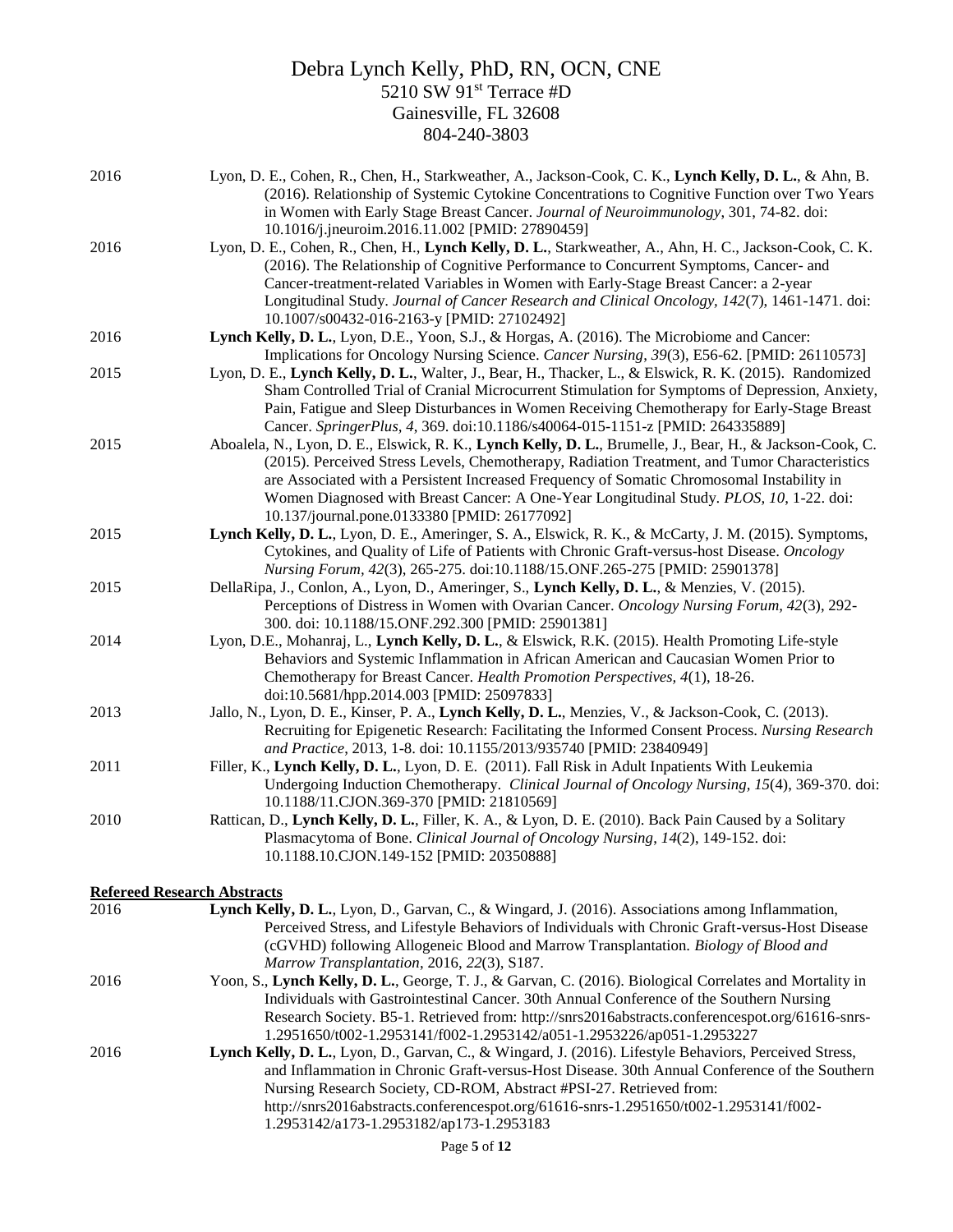| 2014 | Lyon, D., Elswick, R., Lynch Kelly, D. L., Alhareen, A., & Jackson-Cook, C. (2014). The Relationship of<br>Chromosome Specific Telomere Length in Women with Breast Cancer to Chemotherapy and<br>Acquired Psychoneurological Symptoms. Council for the Advancement of Nursing Science |
|------|----------------------------------------------------------------------------------------------------------------------------------------------------------------------------------------------------------------------------------------------------------------------------------------|
|      | Conference.                                                                                                                                                                                                                                                                            |
| 2014 | Alhareeri, A., Lyon, D., Elswick, R. K., Lynch-Kelly, D. L., & Jackson-Cook, C. (2014). Chromosomal-                                                                                                                                                                                   |
|      | Specific Telomere Length in Women with Breast Cancer: Their Relationship to Chemotherapy                                                                                                                                                                                               |
|      | and Acquired Psychoneurological Symptoms. Cytogenetic and Genomic Research, 2014, 146:226.                                                                                                                                                                                             |
|      | doi: 10.1159/000360710                                                                                                                                                                                                                                                                 |
| 2014 | Aboalela, N., Lyon, D., Elswick, R. K., York, T. P., Lynch Kelly, D. L., & Jackson-Cook, C. (2014).                                                                                                                                                                                    |
|      | Acquired Epigenetic/Chromosomal Changes in Women with Breast Cancer are Associated with                                                                                                                                                                                                |
|      | Chemotherapy and the Acquisition/Persistence of Psychoneurological Symptoms. Cytogenetic                                                                                                                                                                                               |
|      | and Genomic Research, 2014, 146:226. doi: 10.1159/000360710                                                                                                                                                                                                                            |
| 2014 | Lynch Kelly, D. L., Lyon, D., Ameringer, S., Elswick, R., & McCarty, J. (2014). Symptoms,                                                                                                                                                                                              |
|      | Inflammation, and Quality of Life of Patients with Chronic Graft-versus-Host Disease following                                                                                                                                                                                         |
|      | Allogeneic Hematopoietic Stem Cell Transplantation. Council for the Advancement of Nursing                                                                                                                                                                                             |
|      | Science Conference, Abstract.                                                                                                                                                                                                                                                          |
| 2014 | Lynch Kelly, D. L., & Lyon, D. E. (2014). Symptoms, Cytokines, & Quality of Life Profiles of Patients                                                                                                                                                                                  |
|      | with Chronic Graft-versus-Host Disease: A Cross-Sectional Study. 28th Annual Conference of the                                                                                                                                                                                         |
|      | Southern Nursing Research Society, CD-ROM, Abstract #PSI-84.                                                                                                                                                                                                                           |
| 2013 | Lynch Kelly, D. L., Poulose, S., Mohanraj, L., & Lyon, D. E. (2013). Lifestyle Differences between                                                                                                                                                                                     |
|      | African American and Caucasian Women Diagnosed with Early Stage Breast Cancer. 27th Annual                                                                                                                                                                                             |
|      | Conference of the Southern Nurses Research Society, CD-ROM, Abstract #PS1-42.                                                                                                                                                                                                          |
| 2012 | Lynch Kelly, D. L., & Lyon, D. E. (2012). Cytokine Levels in Patients with Chronic Graft Versus Host                                                                                                                                                                                   |
|      | Disease: An Integrative Review. 26th Annual Conference of the Southern Nursing Research                                                                                                                                                                                                |
|      | Society, CD-ROM, Abstract #PS3-40.                                                                                                                                                                                                                                                     |
| 2010 | Chaber, D., Lynch Kelly, D. L., & Lyon, D. E. (2010). Biological Correlates of Mindfulness Meditation.                                                                                                                                                                                 |
|      | Proceeding from the 24th Annual Conference of the Southern Nursing Research Society, Abstract                                                                                                                                                                                          |
|      | #P11-56. Retrieved from:                                                                                                                                                                                                                                                               |
|      | http://www.resourcenter.net/images/SNRS/Files/2010/AnnMtg/AbstractProceedings/start.htm                                                                                                                                                                                                |

#### **LECTURES, SPEECHES, OR POSTERS PRESENTED AT PROFESSIONAL CONFERENCES/MEETINGS: International Presentations:**

Refereed Papers

None

Refereed Posters

- Lyon, D. E., Cohen, R., Gullett, J., Fieo, R., **Lynch-Kelly, D. L.,** Starkweather, A., & Jackson-Cook, C. (2018). Fatigue Among Women with Breast Cancer: Longitudinal Relationship to Cognitive Performance, Chemotherapy and Clinical Factors, MASCC, IOO, Annual Meeting of Supportive Care in Cancer, Vienna, Austria. June 28-30, 2018.
- **Lynch Kelly, D. L.**, Lyon, D., Garvan, C., & Wingard, J. (2016). Associations among Inflammation, Perceived Stress, and Lifestyle Behaviors of Individuals with Chronic Graft-versus-Host Disease (cGVHD) following Allogeneic Blood and Marrow Transplantation. 2016 Blood and Marrow Tandem Meeting; Honolulu, HI; February 18-22, 2016. Invited Presentations
- Lynch Kelly, D. L., & Buchbinder, D. (2017). Neurocognitive Dysfunction in Hematopoietic Cell Transplant Recipients: Recommendations from the Late Effects and Quality of Life Working Committee of CIBMTR and EBMT. 2017 Blood and Marrow Tandem Meeting, Orlando, FL; February 22-26, 2017. **Other**

## **National Presentations**

Refereed Papers

**Lynch Kelly, D. L.**, Lyon, D., Garvan, C., & Wingard, J. (2016, February). Lifestyle Behaviors, Inflammation, and Perceived Stress of Individuals with Chronic Graft-versus-Host Disease (cGVHD) following Allogeneic Stem Cell Transplantation. Oncology Nursing Society Conference; San Antonio, TX

## Refereed Posters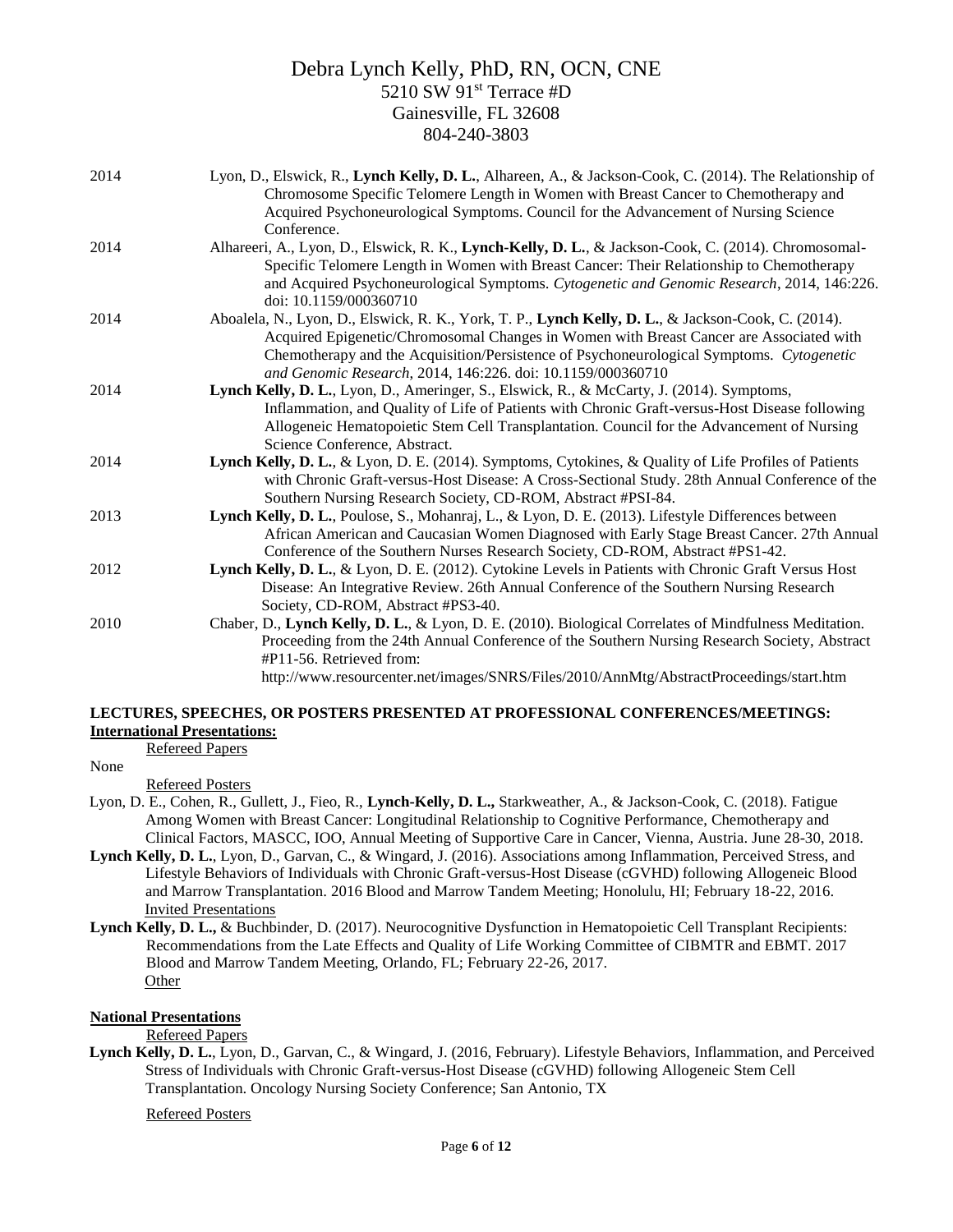- Farhadfar, N., Gharaibeh, R., Wingard, J., Lyon, D. E., Weaver, M., Jobin, C., Wang, G., & **Lynch Kelly, D. L.** (2018, November). Decreased Abundance of Faecalibacterium Prausnitzii, An Anti-inflammatory Commensal Bacterium, in Chronic Graft-versus-Host Disease. American Society of Hematology Conference 2018; San Diego, CA.
- **Lynch Kelly, D.**, Yoon, S., Kim, J., & Lyon, D. (2018, May). Comorbid Conditions in Individuals Diagnosed with GI Cancer: Predictors of Increased Mortality. Oncology Nursing Society 43rd Annual Congress, Washington, DC.
- Yoon, S., Kim, J. A., **Lynch Kelly, D.**, George, T., & Lyon, D. (2018, May). Impact of Cachexia in Patients with Gastrointestinal (GI) Cancer on Overall Survival. Oncology Nursing Society 43rd Annual Congress, Washington, DC.
- Kim, J. A., **Lynch Kelly, D.**, Lyon, D., & George, T., & Yoon, S. (2018). Influence of Cachexia and Biologic Markers on Survival in Patients with Pancreatic Cancer Compared to Colorectal Cancer. Oncology Nursing Society 43<sup>rd</sup> Annual Congress; Washington, DC.
- **Lynch Kelly, D. L**., Lyon, D., Ameringer, S., Elswick, R., & McCarty, J. (2014, September). Symptoms, Cytokines, and Quality of Life of Patients with Chronic Graft-versus-Host Disease following Allogeneic Hematopoietic Stem Cell Transplantation. Council for the Advancement of Nursing Science Conference 2014 State of the Science Congress on Nursing Research, Optimizing Health by Addressing Complexity; Washington, DC .
- Lyon, D., Elswick, R., **Lynch Kelly, D. L.**, Alhareen, A., & Jackson-Cook, C. (2014, September). The Relationship of Chromosome Specific Telomere Length in Women with Breast Cancer to Chemotherapy and Acquired Psychoneurological Symptoms. Council for the Advancement of Nursing Science Conference 2014 State of the Science Congress on Nursing Research, Optimizing Health by Addressing Complexity; Washington, DC.
- Alhareeri, A., Lyon, D., Elswick, R. K., **Lynch-Kelly, D. L.**, & Jackson-Cook, C. (2014, May). Chromosomal-Specific Telomere Length in Women with Breast Cancer: Their Relationship to Chemotherapy and Acquired Psychoneurological Symptoms. The 43rd Biennial American Cytogenics Conference; Ashville, NC.
- Aboalela, N., Lyon, D., Elswick, R. K., York, T. P., **Lynch Kelly, D. L.**, Jackson-Cook, C. (2014, May). Acquired Epigenetic/Chromosomal Changes in Women with Breast Cancer are Associated with Chemotherapy and the Acquisition/Persistence of Psychoneurological Symptoms. The 43rd Biennial American Cytogenics Conference; Ashville, NC.

Invited Presentations

**Lynch Kelly, D. L.** (2018, November). Foundations for the Self-Management of Psychoneurologic Symptoms in Hematopoietic Cell Transplantation (HCT) Survivors. The University of Connecticut Center for Advancement in Managing Pain Symposium, Pain Management: Innovations in Research and Practice; Storrs, CT. Other

N/A

## **Regional Presentations:**

Refereed Papers

- **Lynch Kelly, D. L.** (2015, February). Strategies for Recruitment of Vulnerable Populations in Biologic Research. 28th Annual Conference of the Southern Nursing Research Society, Tampa, FL. Refereed Posters
- **Lynch Kelly, D.**, Yoon, S., Kim, J. & Lyon, D., (2018, March). Comorbid Conditions Predictive of Mortality among Individuals Diagnosed with Gastrointestinal (GI) Cancer. Presented March 2018 at the Southern Nursing Research Society (SNRS) 32nd Annual Conference, Atlanta, GA.
- Yoon, S., **Lynch Kelly, D.,** Kim, J., Lyon, D., & George, T. (2018, March). Trajectory of Weight Loss in Patients with Gastrointestinal (GI) Cancer based on BMI and Type of Cancer. Presented March 2018 at the Southern Nursing Research Society (SNRS) 32nd Annual Conference, Atlanta, GA.
- **Lynch Kelly, D. L.**, Lyon, D., Garvan, C., & Wingard, J. (2016, February). Lifestyle Profile, Perceived Stress, and Inflammation of Chronic Graft-versus-Host Disease. 30th Annual Conference of the Southern Nursing Research Society; Williamsburg, VA.
- Yoon, S., **Lynch Kelly, D. L.**, George, T. J., & Garvan, C. (2016, February). Biological Correlates and Mortality in Individuals with Gastrointestinal Cancer. 30th Annual Conference of the Southern Nursing Research Society; Williamsburg, VA.
- **Lynch Kelly, D. L.** & Lyon, D. E. (2014, February). Symptoms, Cytokines, & Quality of Life Profiles of Patients with Chronic Graft-versus-Host Disease: A Cross-Sectional Study. Southern Nursing Research Society Conference, 2014 Annual Conference.
- **Lynch Kelly, D. L.**, Poulose, S., Mohanraj, L., & Lyon, D. E. (2013, February). Lifestyle Differences between African American and Caucasian Women Diagnosed with Early Stage Breast Cancer. Southern Nurses Research Society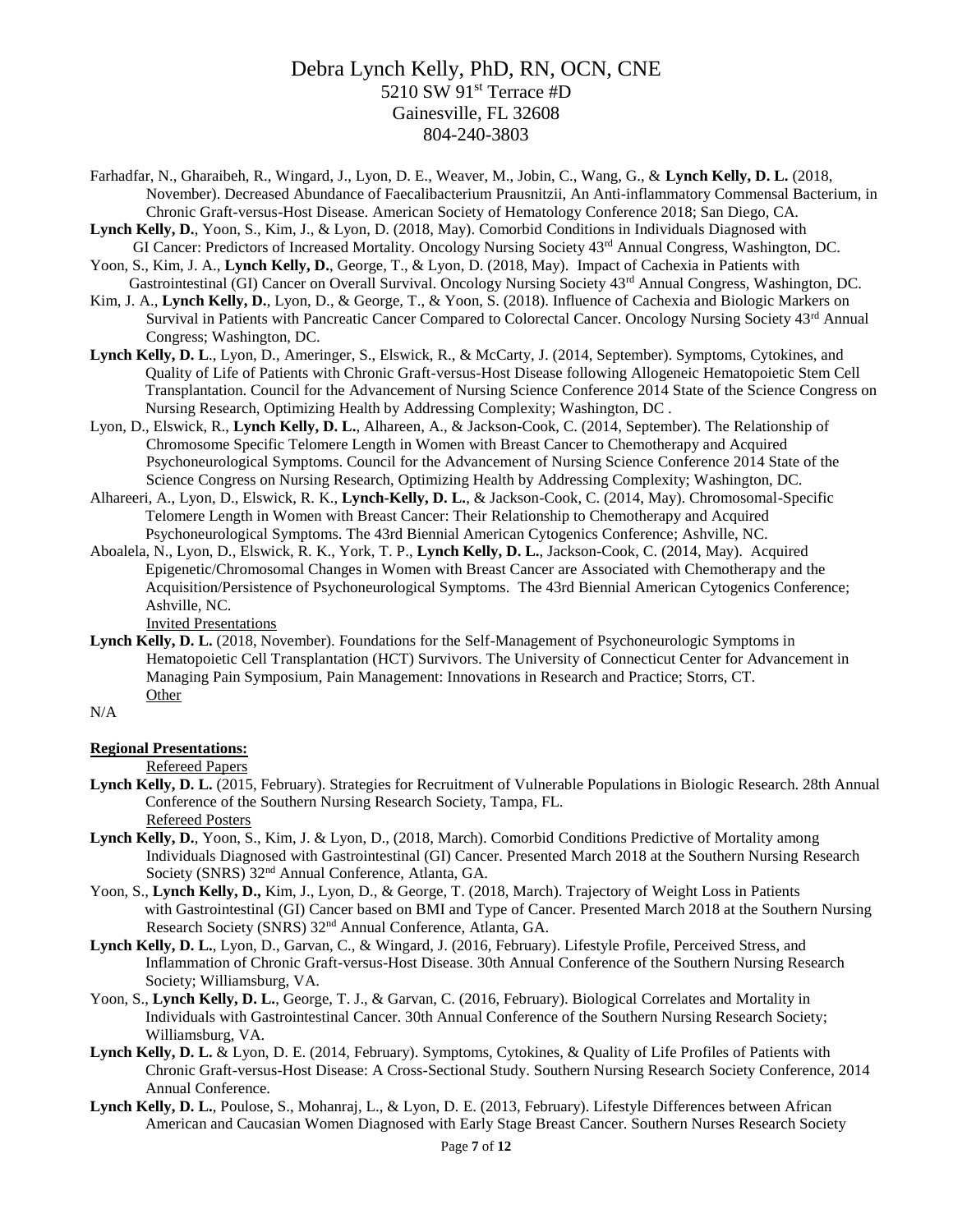Conference, 2013 Annual Conference; Little Rock, AR.

**Lynch Kelly, D. L.**, & Lyon, D. E. (2012, February). Cytokine Levels in Patients with Chronic Graft-versus-Host Disease: An Integrative Review. Southern Nurses Research Society Conference, 2012 Annual Conference; New Orleans, LA

Chaber, D., **Lynch Kelly, D. L.**, & Lyon, D.E. (2010, February). Biological Correlates of Mindfulness Meditation. Southern Nursing Research Society, 2010 Annual Conference; Austin TX.

Invited Presentations

N/A

N/A

## **State Presentations:**

**Other** 

Refereed Papers

N/A

Refereed Posters N/A

Invited Presentations

- **Lynch Kelly, D. L.** & Lyon, D. E. (2013, November). Engaging Patients in Clinical Trials: An Update of Study Progression. Riverside Oncology Nursing Conference, 2013 Annual Conference; Newport News, VA.
- **Lynch Kelly, D. L.** & Lyon, D. E. (2012, November). Advancing Symptom Management Research: An Overview of Two Clinical Trials. Riverside Oncology Nursing Conference, 2012 Annual Conference; Newport News, VA. Other

### **Local Presentations:**

Refereed Papers

N/A

Refereed Posters

N/A

Invited Presentations

Lynch Kelly, D. L. (2018, November). Foundations for the Self-Management of Psychoneurologic Symptoms in Hematopoietic Cell Transplantation (HCT) Survivors. The 2<sup>nd</sup> Annual University of Florida Health Cancer Center Research Showcase; Gainesville, FL.

## **CONTRACTS AND GRANTS:**

| a. Funded Externally:  |                                                                                                                                               |
|------------------------|-----------------------------------------------------------------------------------------------------------------------------------------------|
| <b>Effective Dates</b> | Role, Project Title, Funding Agency, Amount                                                                                                   |
| 09/28/2018-            | PI, Developing the Biobehavioral Foundation for Self-Management of Psychoneurological Symptoms in                                             |
| 07/31/2020             | Hematopoietic Cell Transplant (HCT) Survivors, R21 (R21NR017749) NINR/NIH \$419,375                                                           |
| 08/01/2018-            | <b>PI,</b> Exploring Biomarkers of Wound Pain and Wound Healing, National Institutes of Health/National                                       |
| 08/31/2019             | Institute of Nursing Research, (Contract) \$31,787.00                                                                                         |
| $01/16/2017$ -         | PI, Relationship of Mitochondrial Enzymes with Cancer-related Fatigue, National Institutes of                                                 |
| 01/15/2018             | Health/National Institute of Nursing Research, (Contract) \$27,958.00                                                                         |
| 08/05/2015-            | PI, Relationship of Mitochondrial Enzymes with Cancer-related Fatigue, National Institutes of                                                 |
| 01/15/2017             | Health/National Institute of Nursing Research, (Contract) \$9,000.00                                                                          |
| $04/2014$ -            | Co-I, Epigenetics and Psychoneurologic Symptoms in Women with Breast Cancer, National Institute of                                            |
| 04/2016                | Nursing Research, National Institute of Nursing Research (R01 NR012667; Debra E. Lyon, PI),<br>\$3,368,295.00                                 |
| 09/2012-               | Student Investigator, Symptoms, Cytokines and Quality of Life of Individuals with Chronic Graft-versus-                                       |
| 05/2014                | Host Disease following Allogeneic Hematopoietic Stem Cell Transplantation, Stokes Doctoral Fellowship<br>(Suzanne Ameringer, PI), \$12,000.00 |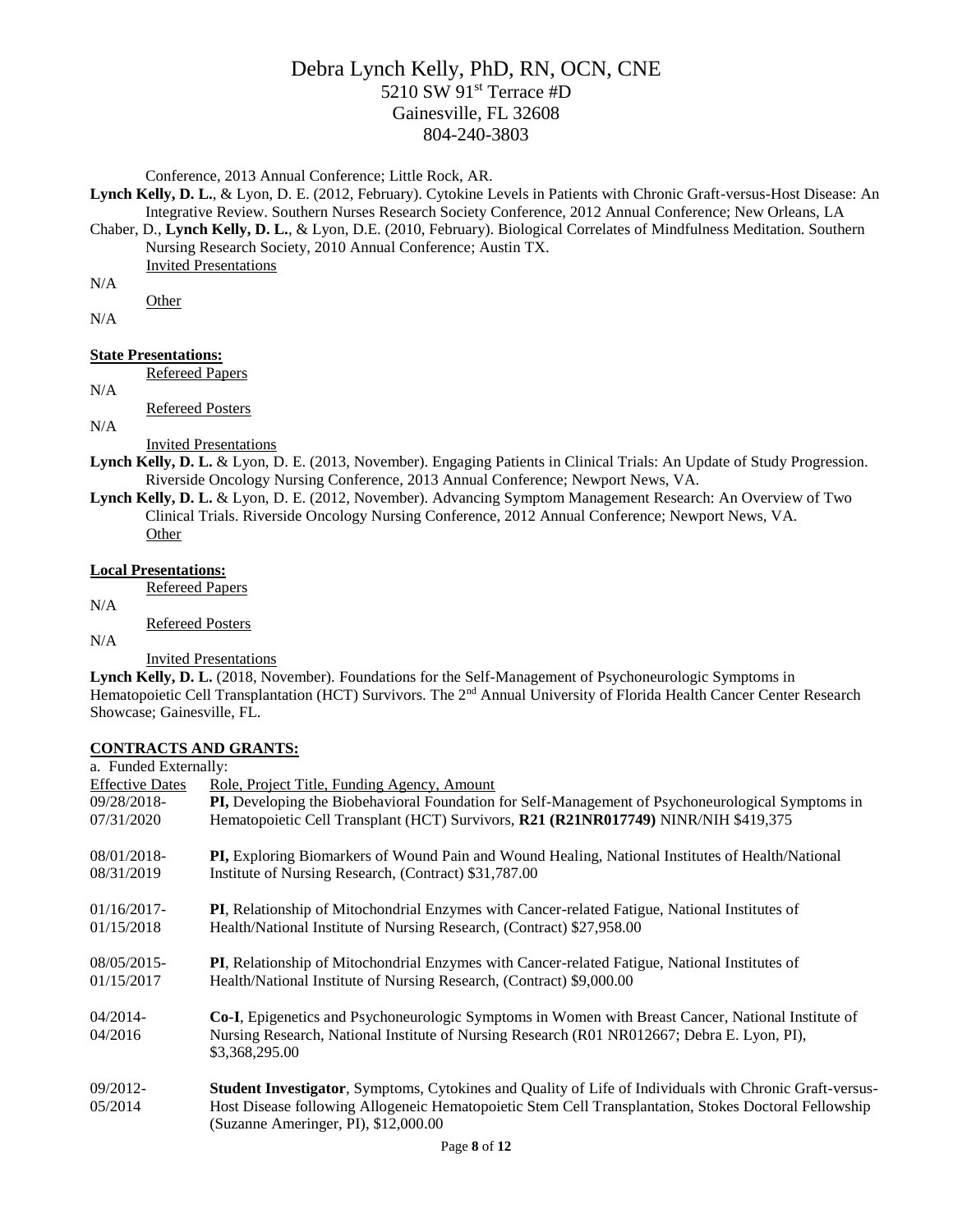| b. Funded Internally   |                                                                                                              |
|------------------------|--------------------------------------------------------------------------------------------------------------|
| <b>Effective Dates</b> | Role, Project Title, Funding Agency, Amount                                                                  |
| 12/2017-               | MPI, Foundations for a Targeted Dietary Intervention to Mitigate Dysbiosis and Persistent Fatigue for        |
| 12/2019                | Survivors of Allogeneic Hematopoietic Cell Transplantation (HSCT), UFHCC, \$49,459.00                        |
| 07/2017-               | Co-Investigator, Evaluation of Nutrient Intake and Diet Quality in Allogeneic and Autologous                 |
| 12/2018                | Hematopoietic Stem Cell Transplant Survivors UL1TR001427 NIH/NCATS; Nosha Farhadfar, PI)                     |
|                        | \$12,968.00                                                                                                  |
| 04/2017-               | Co-investigator, Outcomes following Hematopoietic Cell Transplantation of Individuals Receiving a            |
| 04/2019                | Neutropenic Diet Compared to a Standard Diet, UF Gatorade Foundation, (Hemant Murthy, PI) \$92,000.00        |
|                        |                                                                                                              |
| 11/2016-               | PI, Global Metabolomics in Chronic Graft-versus-Host Disease and Psychoneurologic Symptoms in                |
| 11/2017                | Survivors of Allogeneic Hematopoietic Stem Cell Transplantation, University of Florida College of            |
|                        | Nursing, \$12,060.00                                                                                         |
| 12/2014-               | PI, Comparison of the Fecal Microbiome, Peripheral Inflammatory Markers, and Symptoms in Individuals         |
| 12/2016                | Discordant for Chronic Graft-versus-Host Disease, Institutional Research Grant: American Cancer Society      |
|                        | $(01-188-07), $30,000.00$                                                                                    |
| 10/2014-               | MPI, Biobehavioral Predictors of Persistent Post-surgical Pain in Women Undergoing Breast Cancer             |
| 04/2016                | Treatment, Clinical and Translational Science Institute Award to the University of Florida (UL1 TR00006;     |
|                        | NIH/NCATS; Ann Horgas, Co-PI), \$25,639.00                                                                   |
|                        | c. Submitted but Not Funded or Pending                                                                       |
| <b>Effective Dates</b> | Role, Project Title, Funding Agency, Amount                                                                  |
| October, 2018          | Co-Investigator, A Phase III, Randomized Clinical Trial Comparing Two Diets in Patients Undergoing           |
|                        | Hematopoietic Stem Cell Transplant (HSCT) or Remission Induction Chemotherapy for Acute                      |
|                        | Leukemia/Myelodysplastic Syndrome, National Cancer Institute (R01), \$1,500,000.00 (score 43)                |
| February, 2017         | PI, Developing the Biobehavioral Foundation for Self-Management of Psychoneurological Symptoms in            |
|                        | Hematopoietic Cell Transplant (HCT) Survivors, National Institute of Nursing Research (R21),                 |
|                        | \$275,000.00 (score 28)                                                                                      |
| November,              | Pilot Project Principal Investigator, Diet, Gut Microbiota, Inflammation, Pain and Cognitive/Affective       |
| 2015                   | Symptoms in Hematopoietic Cell Transplant Survivors: Foundations for a Self-Management Intervention,         |
|                        | National Institute of Nursing Research (1P20NR016597-01), Pilot Project Total: \$93,748.00; Center Total:    |
|                        | \$1,249,995.00                                                                                               |
|                        | Collaborative research unfunded                                                                              |
| <b>Effective Dates</b> | Role, Project Title, Funding Agency, Description of Work                                                     |
| 05/2017-               | Co-investigator, Neuroinflammation and Cognitive Dysfunction in Older Women with Breast Cancer;              |
| 05/2019                | Older women (>60 years of age) with breast cancer may be biologically at higher risk for cognitive           |
|                        | dysfunction than younger women. Research supports relationship between inflammation and cognition.           |
|                        | Neuroimaging provides novel methods for measuring neuroinflammation. This study will examine the             |
|                        | neuroimaging, inflammation, and cognitive function relationships of older women with breast cancer.          |
|                        | Results may lead to identification of subgroups likely to be at highest risk for cognitive decline. (closed) |
| 02/2017-               | Co-investigator, A Non-interventional Study Exploring Quality of Life in Multiple Myeloma According to       |
| 02/2020                | Treatment following Autologous Stem Cell Transplant; To describe the health-related quality of life of       |
|                        | MM patients by treatment following autologous stem cell transplant.                                          |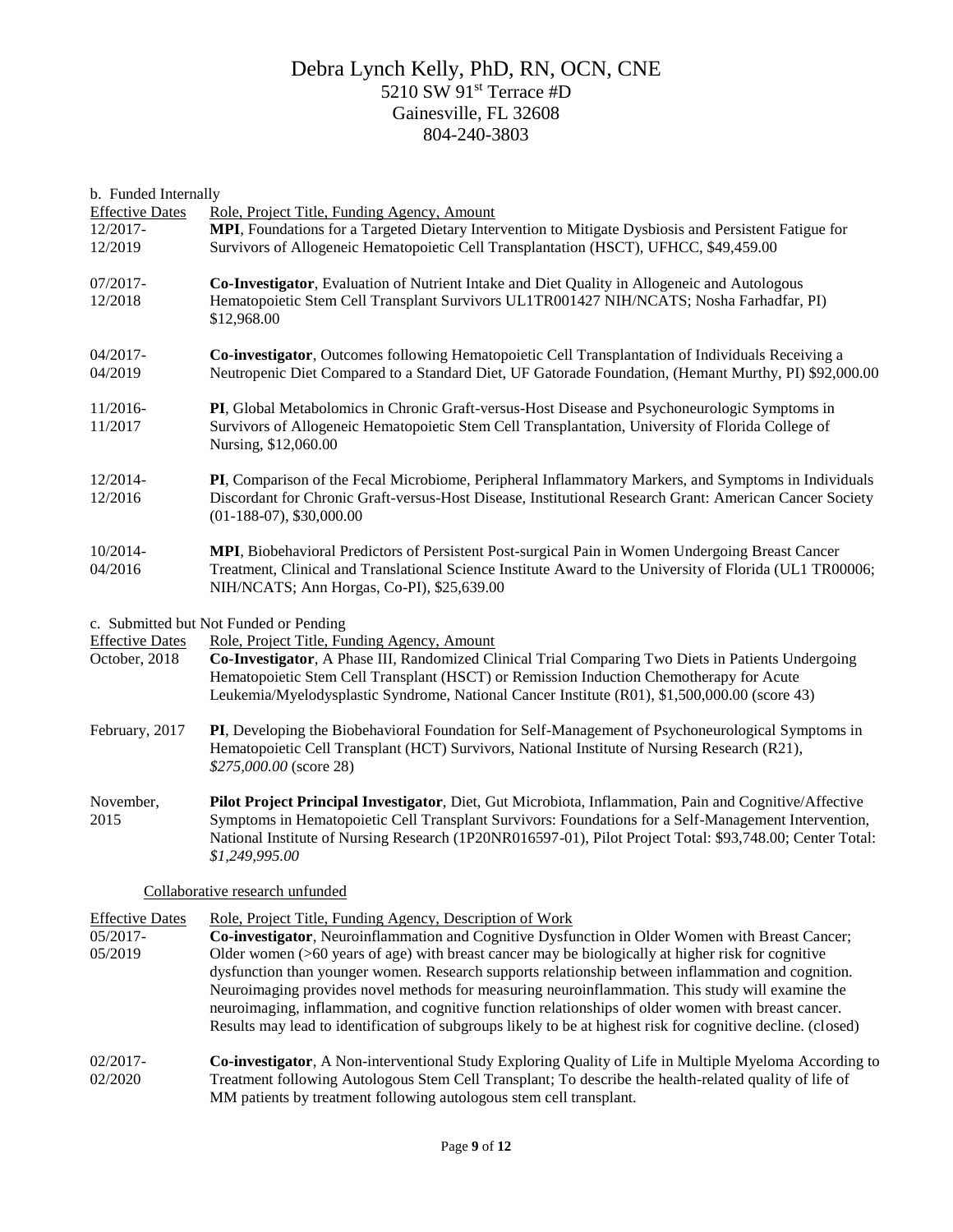01/2016- 01/2019 **Co-investigator**, Neuroinflammation and Cognitive Dysfunction in Older Women with Breast Cancer. This study examined correlates of neuroinflammation using fMRI and peripheral markers of inflammation. (closed)

## **GOVERNANCE AND SERVICES**:

| International                   |                                                                                                                                                      |
|---------------------------------|------------------------------------------------------------------------------------------------------------------------------------------------------|
| Date                            | Role, Title                                                                                                                                          |
| Sept. 2014-Present              | Center for International Bone Marrow Transplant (CIBMTR), Late Effects (LE) Working<br>Group, Member                                                 |
| April 2018-Present              | Special Task Force CIBMTR and American Society of Transplant and Cellular Therapy<br>(ASTCT) LE Patient Reported Outcome and Quality of Life, Member |
| National                        |                                                                                                                                                      |
| Date                            | Role, Title                                                                                                                                          |
| February 2019-Present           | <b>ASTCT Biobehavioral Special Interest Group, Steering Committee</b>                                                                                |
| May 2017-Present                | <b>ASTCT Survivorship Special Interest Group, Steering Committee</b>                                                                                 |
| Regional                        |                                                                                                                                                      |
| Dec. 2009-Present               | Southern Nursing Research Society, Biobehavioral Research Interest Group, Member                                                                     |
| Dec. 2010-Dec. 2011             | Southern Nursing Research Society, Membership Committee, Student State Liaison                                                                       |
| <b>State</b>                    |                                                                                                                                                      |
| Date                            | Role, Title                                                                                                                                          |
| N/A                             |                                                                                                                                                      |
| Local                           |                                                                                                                                                      |
| Date                            | Role, Title                                                                                                                                          |
| N/A                             |                                                                                                                                                      |
| University of Florida           |                                                                                                                                                      |
| July 2015-July 2017             | Faculty Marshal, Member                                                                                                                              |
| <b>UF Health Science Center</b> |                                                                                                                                                      |
| Date                            | Role, Title                                                                                                                                          |
| January 2016- Present           | Cancer Population Science (Pilot Studies Core Group), member                                                                                         |
| <b>UF College of Nursing</b>    |                                                                                                                                                      |
| Date                            | Role, Title                                                                                                                                          |
| Nov. 2018- Present              | PhD Program Review Task Force                                                                                                                        |
| July 2018-July 2020             | Academic Affairs Committee, Chair                                                                                                                    |
| Dec. 2017-June 2018             | Curriculum Transformation Team, Co-Leader (Specialty Core Course Development)                                                                        |
| May, 2017- Fall, 2018           | Curriculum Course Coordinator (Adult Health Medical-Surgical Course: NUR 4739,                                                                       |
|                                 | Systems of Care 3)                                                                                                                                   |
| May 2017-August 2017            | Realignment Task Force, Leader (Adult Health Medical-Surgical courses)                                                                               |
| October 2016- Present           | <b>UF CON Search Committee</b>                                                                                                                       |
| October 2016-October 2017       | <b>UFCON Innovation Task Force, Member</b>                                                                                                           |
| October 2016-October 2017       | <b>BSN Task Force, Member</b>                                                                                                                        |
| July 2016-July 2018             | Academic Affairs Committee, Member                                                                                                                   |
| May 2016-Present                | RN to BSN Portfolio Review Working Group, Leader                                                                                                     |
| March 2016-Present              | PhD Student Evaluation Policy Review Group, Leader                                                                                                   |
| July 2015 - Present             | Reviewer for Selection of the UF College of Nursing Care, Lead, Inspire Student Awards                                                               |

#### **EDITOR/EDITORIAL ADVISORY BOARD/REVIEWER:**

| Date             | Role, Journal                                  |
|------------------|------------------------------------------------|
| 2017-Present     | Reviewer, <i>Blood</i>                         |
| $2017$ - Present | Reviewer, Blood and Marrow Transplantation     |
| $2016$ -Present  | Reviewer, World Journal of Transplantation     |
| $2011$ -Present  | Reviewer, Clinical Journal of Oncology Nursing |

### **MEMBERSHIPS AND ACTIVITIES IN THE PROFESSION:** Date **Organization**, Role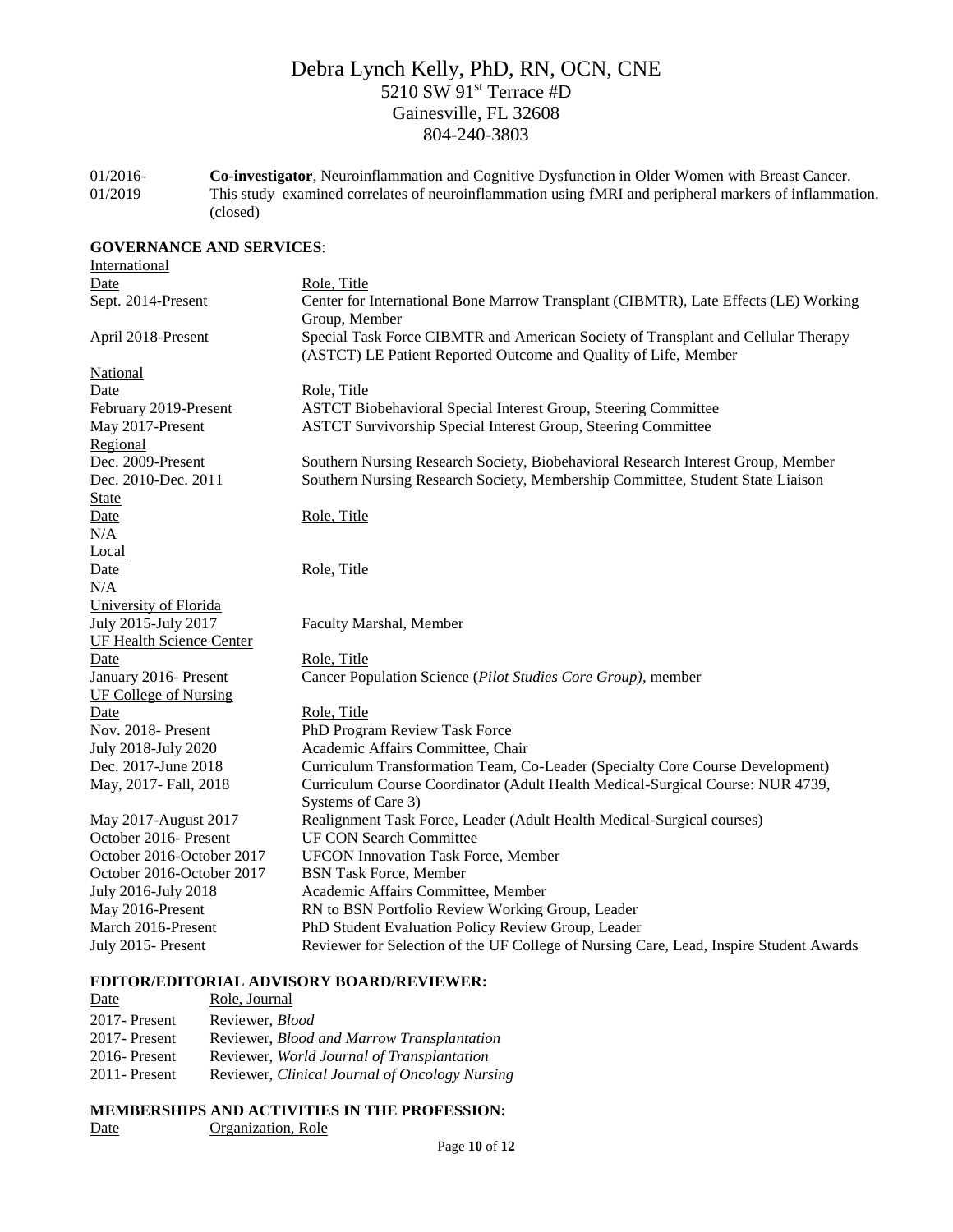| 2018-Present    | University of Florida, College of Nursing, Wound, Inflammation, Symptoms, Healing (WISH) R01<br>Working Group; Project Title: Biobehavioral mechanisms underlying symptoms and healing outcomes in<br>older individuals with chronic venous leg ulcers (R01NR016986), Affiliate Scientist |
|-----------------|-------------------------------------------------------------------------------------------------------------------------------------------------------------------------------------------------------------------------------------------------------------------------------------------|
| 2017-Present    | University of Florida Health Cancer Center, Microbiota Working Group, Affiliate Scientist                                                                                                                                                                                                 |
| 2015-Present    | University of Florida Southeast Center for Integrative Metabolomics, Affiliate Scientist                                                                                                                                                                                                  |
| $2015$ -Present | University of Florida Institute on Aging, Affiliate Scientist                                                                                                                                                                                                                             |
| $2015$ -Present | University of Florida Pain Research and Intervention Center of Excellence, Affiliate Scientist                                                                                                                                                                                            |
| 2014-Present    | University of Florida Health Cancer Center, Affiliate Scientist                                                                                                                                                                                                                           |
| 2014- Present   | Center for International Blood and Marrow Transplantation, Affiliate Scientist                                                                                                                                                                                                            |
| 2014-Present    | American Nurses' Association/ Florida Nurses' Association, Member                                                                                                                                                                                                                         |
| 2011-Present    | Council for the Advancement of Nursing Science, Member                                                                                                                                                                                                                                    |
| 2010-Present    | <b>Oncology Nursing Society, Member</b>                                                                                                                                                                                                                                                   |
| 2009-Present    | Southern Nursing Research Society, Member                                                                                                                                                                                                                                                 |
| 1994- Present   | Sigma Theta Tau, Member                                                                                                                                                                                                                                                                   |
| <b>HONORS:</b>  |                                                                                                                                                                                                                                                                                           |
| Date            | Award/Honor                                                                                                                                                                                                                                                                               |
| 2019            | Selected for Fellowship in the American Academy of Nursing (Induction ceremony to be held October,<br>2019)                                                                                                                                                                               |
| 2019            | University Term Professor, The University of Florida                                                                                                                                                                                                                                      |
| 2018            | Dr. Molly Dougherty and Mr. Edmund Dougherty UF College of Nursing Faculty Research Enhancement<br>Fund Award                                                                                                                                                                             |
| 2018            | Loan Repayment Program Award, National Institute of Nursing Research at the National Institutes of<br>Health                                                                                                                                                                              |
| 2016            | Swiss PhD Platform in Nursing Science Education (SPINE)                                                                                                                                                                                                                                   |
| 2016            | NINR "Precision Health: From 'Omics to Data Science" Boot Camp                                                                                                                                                                                                                            |
| 2015            | NINR "Symptoms and Big Data" Boot Camp                                                                                                                                                                                                                                                    |
| 2014            | <b>Stokes Doctoral Fellowship Award</b>                                                                                                                                                                                                                                                   |
| 2013            | NINR "Fatigue/Sleep Methodologies" Boot Camp                                                                                                                                                                                                                                              |
| 2010            | RN Excellence in Leadership; Virginia Commonwealth University Health System                                                                                                                                                                                                               |
| 2009            | RN Excellence in Professional Development; Virginia Commonwealth University                                                                                                                                                                                                               |

### **COURSES TAUGHT:**

| <b>Semester</b> | Year | Name of Course                                                | Level         |
|-----------------|------|---------------------------------------------------------------|---------------|
| Spring          | 2015 | *†3805: Professional Nursing in the Evolving Healthcare       | Undergraduate |
|                 |      | System                                                        |               |
| Summer          | 2015 | 3825: Introduction to Professional Nursing                    | Undergraduate |
| Fall            | 2015 | 3825: Introduction to Professional Nursing                    | Undergraduate |
|                 |      | 6971: Master Research                                         | Graduate      |
| Spring          | 2016 | †3805: Professional Nursing in the Evolving Healthcare System | Undergraduate |
|                 |      | 6971: Master Research                                         | Graduate      |
| Summer          | 2016 | 3825: Introduction to Professional Nursing                    | Undergraduate |
| Fall            | 2016 | *4379: Systems of Care 3: Restoration of Wellness             | Undergraduate |
|                 |      | 6971: Master Research                                         | Graduate      |
|                 |      | 7979: Advanced Research                                       | Graduate      |
| Spring          | 2017 | 4379: Systems of Care 3: Restoration of Wellness              | Undergraduate |
|                 |      | 7979: Advanced Research                                       | Graduate      |
|                 |      | 7970L: Advanced Nursing Project                               | Graduate      |
| Summer          | 2017 | 7979: Advanced Research                                       | Graduate      |
|                 |      | 7970L: Advanced Nursing Project                               | Graduate      |